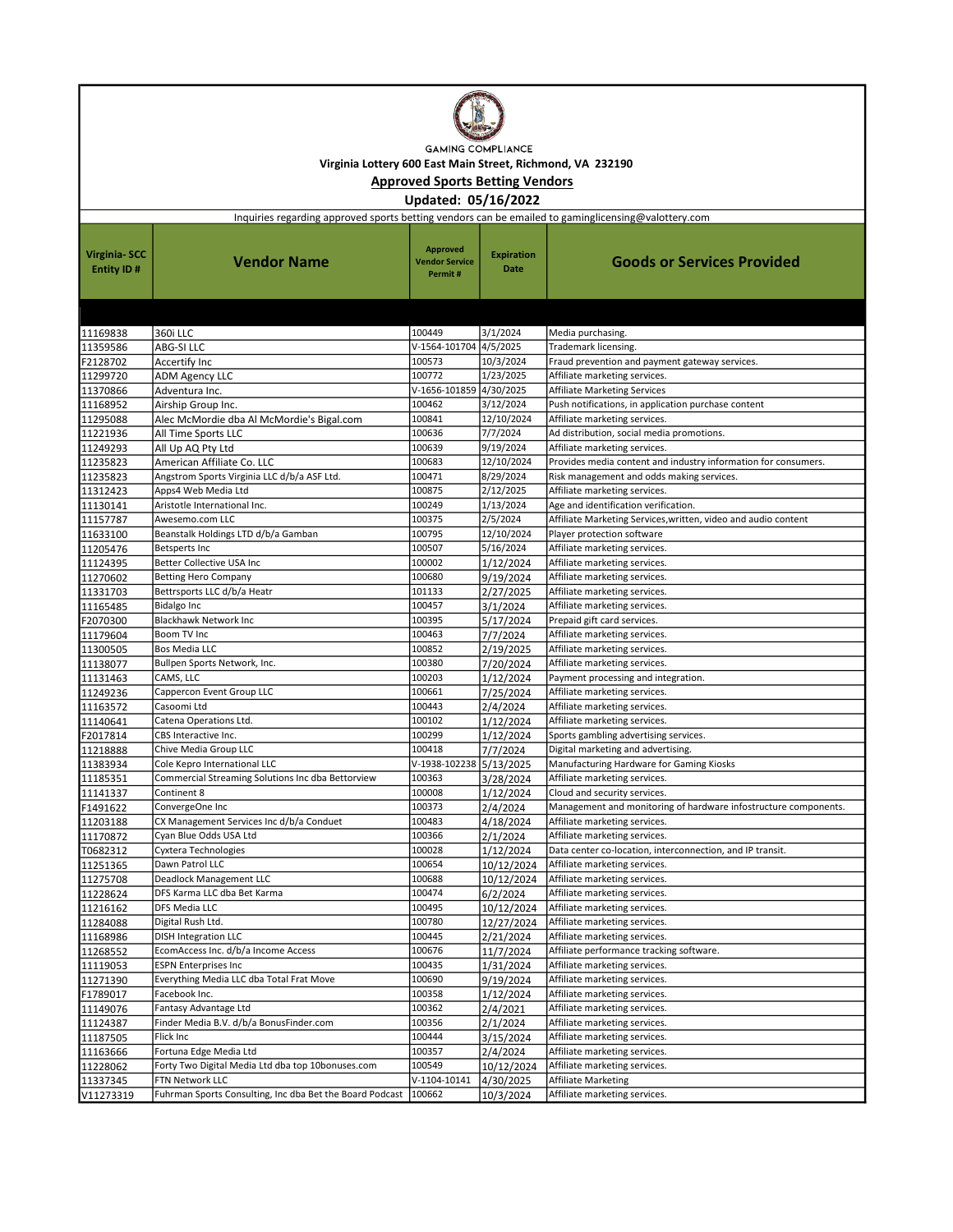

**GAMING COMPLIANCE** Virginia Lottery 600 East Main Street, Richmond, VA 232190

Approved Sports Betting Vendors

Updated: 05/16/2022

| Inquiries regarding approved sports betting vendors can be emailed to gaminglicensing@valottery.com |                                                                                         |                                                     |                                  |                                                                                                        |  |
|-----------------------------------------------------------------------------------------------------|-----------------------------------------------------------------------------------------|-----------------------------------------------------|----------------------------------|--------------------------------------------------------------------------------------------------------|--|
| Virginia- SCC<br>Entity ID#                                                                         | <b>Vendor Name</b>                                                                      | <b>Approved</b><br><b>Vendor Service</b><br>Permit# | <b>Expiration</b><br><b>Date</b> | <b>Goods or Services Provided</b>                                                                      |  |
| 11284450                                                                                            | G Designs Studio, Inc.                                                                  | 100779                                              | 2/27/2021                        | Affiliate marketing services.                                                                          |  |
| Sole Proprietor                                                                                     | Gambler's Guide                                                                         | 100900                                              | 2/12/2025                        | Affiliate marketing services.                                                                          |  |
| 11258625                                                                                            | Game Lounge Ltd                                                                         | 100519                                              | 10/17/2024                       | Affiliate marketing services.                                                                          |  |
| T0621328                                                                                            | Gannett Satellite Information Network LLC                                               | 100519                                              | 10/17/2024                       | Affiliate marketing services.                                                                          |  |
| 11323600                                                                                            | <b>Gator Wagers</b>                                                                     | 101043                                              | 2/12/2025                        | Affiliate marketing services.                                                                          |  |
| 11150443                                                                                            | <b>GBG Endeavors LLC</b>                                                                | 100385                                              | 1/12/2024                        | Affiliate marketing services.                                                                          |  |
| F2103598                                                                                            | Genius Sports Media, Inc.                                                               | 100428                                              | 1/24/2024                        | Market creation and risk management services.                                                          |  |
| 11160456                                                                                            | Global Payments Gaming Services, Inc.                                                   | 100408                                              | 1/24/2024                        | Check warranty/ACH services.                                                                           |  |
| T0723124                                                                                            | Google LLC                                                                              | 100440                                              | 6/2/2024                         | Affiliate marketing services.                                                                          |  |
| 11336381                                                                                            | Gurmob LTD LLC                                                                          | V-839-100845                                        | 4/30/2025                        | On Line Marketing Ads on Mobile Apps                                                                   |  |
| 11289801                                                                                            | Horizon Media Limited                                                                   | 100844                                              | 1/23/2025                        | Affiliate marketing services.                                                                          |  |
| 11144148                                                                                            | Horses Mouth Ltd. d/b/a SportCaller                                                     | 100475                                              | 3/10/2024                        | Free to play sports prediction games.                                                                  |  |
| F2025908                                                                                            | Idology                                                                                 | 100285                                              | 1/14/2024                        | Identity verification and fraud prevention services.                                                   |  |
| 11209700                                                                                            | iGaming Player LLC                                                                      | 100470                                              | 7/29/2024                        | Media reporting and content services.                                                                  |  |
| 11241659                                                                                            | iGaming.com America Inc                                                                 | 100649                                              | 10/12/2024                       | Online marketing services.                                                                             |  |
| F1190877                                                                                            | IHeart Media and Entertainment INC                                                      | V-1551-101674 4/30/2025                             |                                  | <b>Advertisement Services</b>                                                                          |  |
| 11149265                                                                                            | <b>IMG Arena US LLC</b>                                                                 | 100376                                              | 1/23/2024                        | Supply sports data and streaming.                                                                      |  |
| 11329717                                                                                            | Ingo Money, Inc.                                                                        | 101545                                              | 3/20/2025                        | Payment processing and digital disbursements.                                                          |  |
| 11172573                                                                                            | <b>INTELLR Inc.</b>                                                                     | 100499                                              | 3/28/2024                        | Online marketing services.                                                                             |  |
| F1758491                                                                                            | Interactive Communications International Inc.                                           | 100384                                              | 1/24/2024                        | Payment processing services.                                                                           |  |
| 11158154                                                                                            | Interchecks Technologies Inc.                                                           | 100411                                              | 2/1/2024                         | Payment management services.                                                                           |  |
| 11311540                                                                                            | International Betting Integrity Association                                             | 100685                                              | 2/12/2025                        | Integrity monitoring services.                                                                         |  |
| 11135940                                                                                            | iRival Media LLC                                                                        | 100352                                              | 2/1/2024                         | Affiliate marketing services.                                                                          |  |
| 11300946                                                                                            | Jumio Corporation                                                                       | 100871                                              | 2/2/2025                         | Identity and document verification services.                                                           |  |
| 11144758                                                                                            | Kax Media America, Inc                                                                  | 100381                                              | 1/12/2024                        | Publishes comparison websites for legal gambling services.                                             |  |
| 11264218                                                                                            | Leadstar Media AB Inc                                                                   | 100681                                              | 12/10/2024                       | Provides sports betting leads to operators.                                                            |  |
| 11280514                                                                                            | Leanplum Inc                                                                            | 100679                                              | 12/10/2024                       | Marketing engagement software, hosted on the cloud.                                                    |  |
| F1837543                                                                                            | Lexis Nexis Risk Solutions, FL Inc.                                                     | 100413                                              | 1/20/2024                        | Age and identification verification services.                                                          |  |
| 11236158                                                                                            | Limitlex Inc d/b/a ForumPay                                                             | 100522                                              | 8/18/2024                        | Transaction processing services.                                                                       |  |
| 11236158                                                                                            | Lineups.com, Inc.                                                                       | 100317                                              | 1/12/2024                        | Affiliate marketing services.                                                                          |  |
| 11196080                                                                                            | LIR Industries LLC                                                                      | 100468                                              | 4/18/2024                        | Affiliate marketing services.                                                                          |  |
| 11170803                                                                                            | Lunatix Inc d/b/a SI Tickets                                                            | 100635                                              | 8/18/2024                        | Affiliate marketing services.                                                                          |  |
| Sole Proprietor                                                                                     | Mark Knight                                                                             | 100360                                              | 2/4/2024                         | Affiliate marketing services.                                                                          |  |
| 11323243                                                                                            | Marown (USA) Inc.d/b/a Derivco USA<br>Marzen Media LLC d/b/a Fantasy Pros, Betting Pros | V-945-100974                                        | 4/16/2025                        | IT Support and Maintenance services                                                                    |  |
| 11145392                                                                                            | Mazooma Inc.2                                                                           | 100377<br>100354                                    | 2/16/2024                        | Affiliate marketing services.                                                                          |  |
| F2100800                                                                                            |                                                                                         |                                                     | 1/20/2024                        | ACH payment processing services.                                                                       |  |
| 1105887                                                                                             | Media Players US LLC                                                                    | 100269<br>100308                                    | 1/12/2024                        | Affiliate marketing services.                                                                          |  |
| 11135924                                                                                            | MediaTroopers Inc.<br>Metric Gaming Services Limited                                    | V-980-101011                                        | 1/12/2024                        | Affiliate marketing services.<br>Sports competition data & predictive analytics of sports competition, |  |
| 11339375                                                                                            |                                                                                         |                                                     | 4/16/2025                        |                                                                                                        |  |
| F1157421                                                                                            | Microsoft Corporation<br>MONTERIZO LTD                                                  | V-1642-101844 5/13/2025<br>100472                   | 12/10/2024                       | Cloud Services<br>Affiliate marketing services.                                                        |  |
| 11224481                                                                                            | <b>Murphy Marketing</b>                                                                 | 100401                                              |                                  | Affiliate marketing services.                                                                          |  |
| 11100401                                                                                            | NationalFootballPost.com                                                                | 100417                                              | 1/26/2024<br>2/21/2021           | Affiliate marketing services.                                                                          |  |
| 1167578<br>11200364                                                                                 | NBC Universal Media LLC d/b/a NBC Sports                                                | 100487                                              |                                  | Affiliate marketing services.                                                                          |  |
| 11155360                                                                                            | Nexmo Inc. d/b/a Vonage                                                                 | 100403                                              | 4/18/2024<br>2/2/2024            |                                                                                                        |  |
| 1196427                                                                                             | North Star Network                                                                      | 100492                                              |                                  | Affiliate marketing services.<br>Affiliate marketing services.                                         |  |
|                                                                                                     | Nuvei Technologies Inc                                                                  | 100328                                              | 5/16/2024                        | Payment processing services.                                                                           |  |
| F2133405                                                                                            | NYX Digital Gaming (USA) LLC                                                            |                                                     | 3/11/2024                        |                                                                                                        |  |
| 11236158                                                                                            | <b>OBeP Payments LLC</b>                                                                | 100455<br>100129                                    | 2/4/2024                         | Affiliate marketing services.<br>ACH payment processing services.                                      |  |
| 11122663                                                                                            |                                                                                         |                                                     | 1/19/2024                        | Bankroll management services.                                                                          |  |
| 11134801                                                                                            | Occupy Fantasy                                                                          | 100177                                              | 1/12/2024                        |                                                                                                        |  |
| 11311205                                                                                            | OddsJam Inc<br>OLBG Inc                                                                 | 100865<br>100484                                    | 3/20/2025                        | Affiliate marketing services.<br>Online advertising services.                                          |  |
| 11215342                                                                                            |                                                                                         |                                                     | 7/7/2024                         |                                                                                                        |  |
| 11134801                                                                                            | One Week Season LLC<br>Onfido Inc                                                       | 100666                                              | 9/19/2024                        | Affiliate marketing services.<br>Identification verification services.                                 |  |
| 11132968                                                                                            | Online Venture Strategies                                                               | 100004<br>100079                                    | 1/12/2024                        |                                                                                                        |  |
| 11125894                                                                                            | Outkick Media, LLC                                                                      |                                                     | 1/21/2024                        | Affiliate marketing services.                                                                          |  |
| 11152036                                                                                            |                                                                                         | 100387                                              | 1/12/2024                        | Affiliate marketing services.                                                                          |  |
| 11145328                                                                                            | Overdrive Marketing Inc                                                                 | 100003                                              | 4/11/2024                        | Affiliate marketing services.                                                                          |  |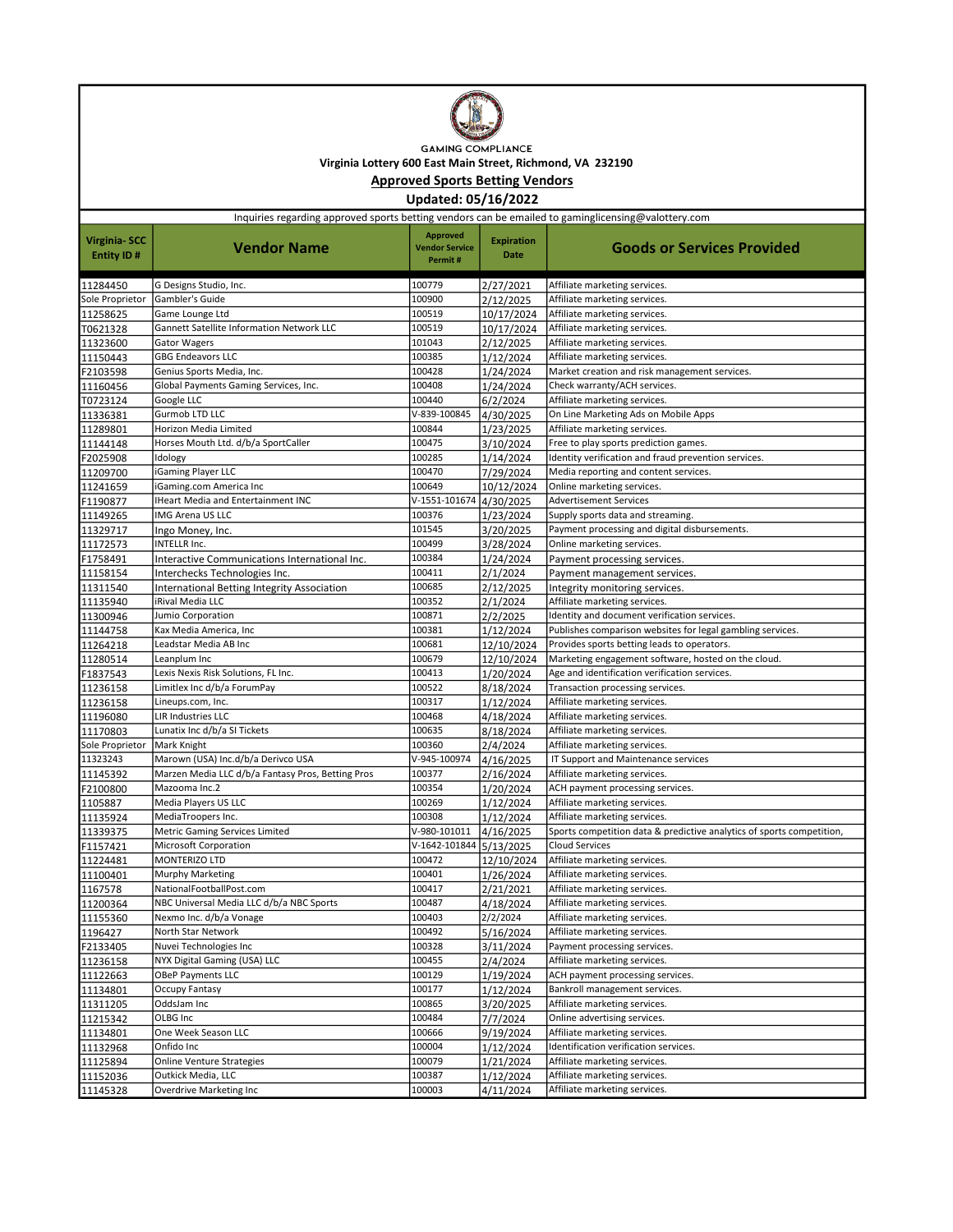

GAMING COMPLIANCE<br>Virginia Lottery 600 East Main Street, Richmond, VA 232190

## Approved Sports Betting Vendors

Updated: 05/16/2022

Inquiries regarding approved sports betting vendors can be emailed to gaminglicensing@valottery.com

| V-1588-101731 4/16/2025<br>11086192<br>OwnersBox 3.0 Corporation<br>Affiliate marketing services.<br>P&P Vegas Group Inc<br>100469<br>11189439<br>4/11/2024<br>Payment processing services.<br>1889973<br>PayNearMe MT, Inc.<br>100391<br>1/12/2024<br>Payment processing services.<br>100359<br>F1498791<br>PayPal Inc.<br>1/12/2024<br>Payment processing services.<br>Paysafe Merchant Services Corp.<br>100106<br>11274539<br>1/12/2024<br>Payment processing services.<br>100103<br>11129547<br>Paysafecard.com USA Inc.<br>1/12/2024<br>Payment processing services.<br>Plaid Inc<br>100477<br>11194014<br>5/23/2024<br>Payment processing services.<br>11245767<br>100655<br>Playersbest Inc.<br>8/18/2024<br>Affiliate marketing services.<br>11122263<br>Poker Royalty<br>100006<br>Affiliate marketing services.<br>1/21/2024<br>11347338<br>Prove Identity Inc.<br>101281<br>Digital pre-fill function.<br>3/20/2025<br>100399<br>11155344<br>PXP Financial Inc<br>1/24/2024<br>Payment processing services.<br>11145056<br>QL Gaming Group LLC dba Bet QL, RotoQL<br>100414<br>10/3/2024<br>Affiliate marketing services.<br>100372<br>11149604<br>Raketech US Inc<br>1/31/2024<br>Affiliate marketing services.<br>100365<br>11156936<br>Rock Intention Malta Limited<br>3/1/2024<br>Affiliate marketing services.<br>100941<br>Affiliate marketing services.<br>11312371<br>Scrimmage LLC<br>12/27/2024<br>100860<br>11335510<br>Sharp EV Inc d/b/a/ Sharp App<br>2/12/2025<br>Affiliate marketing services.<br>Sharp Football Holdings LLC<br>101038<br>Affiliate marketing services.<br>A11005859<br>2/12/2025<br>11129547<br>SharpRank Inc<br>100691<br>Affiliate marketing services.<br>9/19/2024<br>Shift4 Payments LLC<br>100491<br>Payment processing services.<br>11213853<br>6/2/2024<br>Shufti Pro Limited<br>100461<br>7/27/2024<br>Identity and document verification.<br>11268308<br>11288684<br>100864<br>12/10/2024<br>Payment fraud protection.<br>Sift Science Inc.<br>100007<br>T07115500<br>Sightline Payments LLC<br>1/12/2024<br>Payment processing / Cash access services<br>100178<br>Real time odds feeds and information services<br>1127587<br>Simple Bet Inc.<br>1/12/2024<br>100480<br>Affiliate marketing services.<br>11183885<br>Singular Labs Inc<br>5/23/2024<br>Skrill USA, INC<br>100104<br>Online payment and money transfer services<br>F1784539<br>1/12/2024<br>100394<br>11180466<br>Socure Inc.<br>Digital identity verification services.<br>4/18/2024<br>100425<br>T0522674<br>Sovos Compliance, LLC<br>1/24/2024<br>Real time identity verification.<br>100520<br>11247959<br>Sportority Inc dba Minute Media<br>8/29/2024<br>Affiliate marketing services.<br>Sportradar Solutions LLC<br>100160<br>Pre-match and live betting data and odds.<br>11135000<br>1/12/2024<br>11134169<br>Sports Gambling Guides, LLC<br>100349<br>Affiliate marketing services.<br>1/18/2024<br>100107<br>11123900<br>Sports Content Co, LLC<br>1/12/2024<br>Sports data, video streams, and technical assistance.<br>11233025<br>Sports IQ Analytics Inc.<br>100539<br>9/26/2024<br>Risk management.<br>100713<br>Affiliate marketing services.<br>11258771<br>Stewart-Haas Racing, LLC<br>11/7/2024<br>Stram Entertainment Ltd.<br>100686<br>11271701<br>12/10/2024<br>Affiliate marketing services.<br>100889<br>11233958<br>StreamLayer Inc<br>Live stream and marketing software.<br>1/23/2025<br>100001<br>11132860<br><b>SWIMA</b><br>1/12/2024<br>Integrity monitoring services.<br>100388<br>Oddsmaking, risk management, and trading software.<br>11148788<br>Swish Analytics Virginia Inc.<br>1/24/2024<br>Swissclear Global Inc<br>100531<br>Distribution of single-use, non-reloadable, closed loop prepaid cards<br>11229712<br>7/7/2024<br>100386<br>11169846<br><b>Team Rankings LLC</b><br>Affiliate marketing services.<br>3/1/2024<br>100438<br>F1359647<br>TeleCheck Services, Inc.<br>3/28/2021<br>ACH payment processing.<br>100138<br>11093973<br>The Action Network, Inc.<br>1/12/2024<br>Affiliate marketing services.<br>The Athletic Media Company d/b/a The Athletic<br>100466<br>F2108647<br>3/11/2024<br>Affiliate marketing services.<br>11371836<br>The Sports Marketer LLC<br>V-1709-101916<br>Digital Advertising Affiliate Marketing<br>4/30/2025<br>Thing Or Two Ltd.<br>100735<br>Affiliate marketing services.<br>11274378<br>12/10/2024<br>100489<br>5/16/2024<br>Three Spring Media Kft<br>11217537<br>Affiliate marketing services.<br>100353<br>11136936<br>Topgolf Media, LLC<br>1/12/2024<br>Affiliate marketing services.<br><b>TotalReach LLC</b><br>100508<br>Affiliate marketing services.<br>11214622<br>5/16/2024<br>11203891<br>Triller Fight Club LLC<br>100555<br>Affiliate marketing services.<br>9/26/2024<br>101199<br>04748489<br>Truth Technologies Inc<br>Browser based software application.<br>3/0/2025<br>100441<br>Affiliate marketing services.<br>F1982992<br>Twitter, Inc<br>2/1/12024<br>100653<br>Univision Interactive Media Inc<br>Affiliate marketing services.<br>11198773<br>8/18/2024<br>100517<br>US Bettor LLC<br>Affiliate marketing services.<br>11168162<br>5/16/2024<br>100438<br>11218550<br>US Integrity Inc<br>5/18/2024<br>Integrity monitoring services.<br>USBR LLC<br>100498<br>Affiliate marketing services.<br>11224078<br>7/25/2024<br>100665<br>Affiliate marketing services.<br>11260800<br>Vegas Sports Inc<br>8/18/2024<br>Affiliate marketing services.<br>VegasWinners Inc.<br>100697<br>11270511<br>12/10/2024 | <b>Virginia-SCC</b><br>Entity ID# | <b>Vendor Name</b> | <b>Approved</b><br><b>Vendor Service</b><br>Permit# | <b>Expiration</b><br>Date | <b>Goods or Services Provided</b> |
|--------------------------------------------------------------------------------------------------------------------------------------------------------------------------------------------------------------------------------------------------------------------------------------------------------------------------------------------------------------------------------------------------------------------------------------------------------------------------------------------------------------------------------------------------------------------------------------------------------------------------------------------------------------------------------------------------------------------------------------------------------------------------------------------------------------------------------------------------------------------------------------------------------------------------------------------------------------------------------------------------------------------------------------------------------------------------------------------------------------------------------------------------------------------------------------------------------------------------------------------------------------------------------------------------------------------------------------------------------------------------------------------------------------------------------------------------------------------------------------------------------------------------------------------------------------------------------------------------------------------------------------------------------------------------------------------------------------------------------------------------------------------------------------------------------------------------------------------------------------------------------------------------------------------------------------------------------------------------------------------------------------------------------------------------------------------------------------------------------------------------------------------------------------------------------------------------------------------------------------------------------------------------------------------------------------------------------------------------------------------------------------------------------------------------------------------------------------------------------------------------------------------------------------------------------------------------------------------------------------------------------------------------------------------------------------------------------------------------------------------------------------------------------------------------------------------------------------------------------------------------------------------------------------------------------------------------------------------------------------------------------------------------------------------------------------------------------------------------------------------------------------------------------------------------------------------------------------------------------------------------------------------------------------------------------------------------------------------------------------------------------------------------------------------------------------------------------------------------------------------------------------------------------------------------------------------------------------------------------------------------------------------------------------------------------------------------------------------------------------------------------------------------------------------------------------------------------------------------------------------------------------------------------------------------------------------------------------------------------------------------------------------------------------------------------------------------------------------------------------------------------------------------------------------------------------------------------------------------------------------------------------------------------------------------------------------------------------------------------------------------------------------------------------------------------------------------------------------------------------------------------------------------------------------------------------------------------------------------------------------------------------------------------------------------------------------------------------------------------------------------------------------------------------------------------------------------------------------------------------------------------------------------------------------------------------------------------------------------------------------------------------------------------------------------------------------------------------------------------------------------------------------------------------------------------------------------------------------------------------------------------------------------------------------------------------------------------------------------------------------------------------------------------------------------------------------------------------------------------------------------------------------------------------------------------|-----------------------------------|--------------------|-----------------------------------------------------|---------------------------|-----------------------------------|
|                                                                                                                                                                                                                                                                                                                                                                                                                                                                                                                                                                                                                                                                                                                                                                                                                                                                                                                                                                                                                                                                                                                                                                                                                                                                                                                                                                                                                                                                                                                                                                                                                                                                                                                                                                                                                                                                                                                                                                                                                                                                                                                                                                                                                                                                                                                                                                                                                                                                                                                                                                                                                                                                                                                                                                                                                                                                                                                                                                                                                                                                                                                                                                                                                                                                                                                                                                                                                                                                                                                                                                                                                                                                                                                                                                                                                                                                                                                                                                                                                                                                                                                                                                                                                                                                                                                                                                                                                                                                                                                                                                                                                                                                                                                                                                                                                                                                                                                                                                                                                                                                                                                                                                                                                                                                                                                                                                                                                                                                                                                                                        |                                   |                    |                                                     |                           |                                   |
|                                                                                                                                                                                                                                                                                                                                                                                                                                                                                                                                                                                                                                                                                                                                                                                                                                                                                                                                                                                                                                                                                                                                                                                                                                                                                                                                                                                                                                                                                                                                                                                                                                                                                                                                                                                                                                                                                                                                                                                                                                                                                                                                                                                                                                                                                                                                                                                                                                                                                                                                                                                                                                                                                                                                                                                                                                                                                                                                                                                                                                                                                                                                                                                                                                                                                                                                                                                                                                                                                                                                                                                                                                                                                                                                                                                                                                                                                                                                                                                                                                                                                                                                                                                                                                                                                                                                                                                                                                                                                                                                                                                                                                                                                                                                                                                                                                                                                                                                                                                                                                                                                                                                                                                                                                                                                                                                                                                                                                                                                                                                                        |                                   |                    |                                                     |                           |                                   |
|                                                                                                                                                                                                                                                                                                                                                                                                                                                                                                                                                                                                                                                                                                                                                                                                                                                                                                                                                                                                                                                                                                                                                                                                                                                                                                                                                                                                                                                                                                                                                                                                                                                                                                                                                                                                                                                                                                                                                                                                                                                                                                                                                                                                                                                                                                                                                                                                                                                                                                                                                                                                                                                                                                                                                                                                                                                                                                                                                                                                                                                                                                                                                                                                                                                                                                                                                                                                                                                                                                                                                                                                                                                                                                                                                                                                                                                                                                                                                                                                                                                                                                                                                                                                                                                                                                                                                                                                                                                                                                                                                                                                                                                                                                                                                                                                                                                                                                                                                                                                                                                                                                                                                                                                                                                                                                                                                                                                                                                                                                                                                        |                                   |                    |                                                     |                           |                                   |
|                                                                                                                                                                                                                                                                                                                                                                                                                                                                                                                                                                                                                                                                                                                                                                                                                                                                                                                                                                                                                                                                                                                                                                                                                                                                                                                                                                                                                                                                                                                                                                                                                                                                                                                                                                                                                                                                                                                                                                                                                                                                                                                                                                                                                                                                                                                                                                                                                                                                                                                                                                                                                                                                                                                                                                                                                                                                                                                                                                                                                                                                                                                                                                                                                                                                                                                                                                                                                                                                                                                                                                                                                                                                                                                                                                                                                                                                                                                                                                                                                                                                                                                                                                                                                                                                                                                                                                                                                                                                                                                                                                                                                                                                                                                                                                                                                                                                                                                                                                                                                                                                                                                                                                                                                                                                                                                                                                                                                                                                                                                                                        |                                   |                    |                                                     |                           |                                   |
|                                                                                                                                                                                                                                                                                                                                                                                                                                                                                                                                                                                                                                                                                                                                                                                                                                                                                                                                                                                                                                                                                                                                                                                                                                                                                                                                                                                                                                                                                                                                                                                                                                                                                                                                                                                                                                                                                                                                                                                                                                                                                                                                                                                                                                                                                                                                                                                                                                                                                                                                                                                                                                                                                                                                                                                                                                                                                                                                                                                                                                                                                                                                                                                                                                                                                                                                                                                                                                                                                                                                                                                                                                                                                                                                                                                                                                                                                                                                                                                                                                                                                                                                                                                                                                                                                                                                                                                                                                                                                                                                                                                                                                                                                                                                                                                                                                                                                                                                                                                                                                                                                                                                                                                                                                                                                                                                                                                                                                                                                                                                                        |                                   |                    |                                                     |                           |                                   |
|                                                                                                                                                                                                                                                                                                                                                                                                                                                                                                                                                                                                                                                                                                                                                                                                                                                                                                                                                                                                                                                                                                                                                                                                                                                                                                                                                                                                                                                                                                                                                                                                                                                                                                                                                                                                                                                                                                                                                                                                                                                                                                                                                                                                                                                                                                                                                                                                                                                                                                                                                                                                                                                                                                                                                                                                                                                                                                                                                                                                                                                                                                                                                                                                                                                                                                                                                                                                                                                                                                                                                                                                                                                                                                                                                                                                                                                                                                                                                                                                                                                                                                                                                                                                                                                                                                                                                                                                                                                                                                                                                                                                                                                                                                                                                                                                                                                                                                                                                                                                                                                                                                                                                                                                                                                                                                                                                                                                                                                                                                                                                        |                                   |                    |                                                     |                           |                                   |
|                                                                                                                                                                                                                                                                                                                                                                                                                                                                                                                                                                                                                                                                                                                                                                                                                                                                                                                                                                                                                                                                                                                                                                                                                                                                                                                                                                                                                                                                                                                                                                                                                                                                                                                                                                                                                                                                                                                                                                                                                                                                                                                                                                                                                                                                                                                                                                                                                                                                                                                                                                                                                                                                                                                                                                                                                                                                                                                                                                                                                                                                                                                                                                                                                                                                                                                                                                                                                                                                                                                                                                                                                                                                                                                                                                                                                                                                                                                                                                                                                                                                                                                                                                                                                                                                                                                                                                                                                                                                                                                                                                                                                                                                                                                                                                                                                                                                                                                                                                                                                                                                                                                                                                                                                                                                                                                                                                                                                                                                                                                                                        |                                   |                    |                                                     |                           |                                   |
|                                                                                                                                                                                                                                                                                                                                                                                                                                                                                                                                                                                                                                                                                                                                                                                                                                                                                                                                                                                                                                                                                                                                                                                                                                                                                                                                                                                                                                                                                                                                                                                                                                                                                                                                                                                                                                                                                                                                                                                                                                                                                                                                                                                                                                                                                                                                                                                                                                                                                                                                                                                                                                                                                                                                                                                                                                                                                                                                                                                                                                                                                                                                                                                                                                                                                                                                                                                                                                                                                                                                                                                                                                                                                                                                                                                                                                                                                                                                                                                                                                                                                                                                                                                                                                                                                                                                                                                                                                                                                                                                                                                                                                                                                                                                                                                                                                                                                                                                                                                                                                                                                                                                                                                                                                                                                                                                                                                                                                                                                                                                                        |                                   |                    |                                                     |                           |                                   |
|                                                                                                                                                                                                                                                                                                                                                                                                                                                                                                                                                                                                                                                                                                                                                                                                                                                                                                                                                                                                                                                                                                                                                                                                                                                                                                                                                                                                                                                                                                                                                                                                                                                                                                                                                                                                                                                                                                                                                                                                                                                                                                                                                                                                                                                                                                                                                                                                                                                                                                                                                                                                                                                                                                                                                                                                                                                                                                                                                                                                                                                                                                                                                                                                                                                                                                                                                                                                                                                                                                                                                                                                                                                                                                                                                                                                                                                                                                                                                                                                                                                                                                                                                                                                                                                                                                                                                                                                                                                                                                                                                                                                                                                                                                                                                                                                                                                                                                                                                                                                                                                                                                                                                                                                                                                                                                                                                                                                                                                                                                                                                        |                                   |                    |                                                     |                           |                                   |
|                                                                                                                                                                                                                                                                                                                                                                                                                                                                                                                                                                                                                                                                                                                                                                                                                                                                                                                                                                                                                                                                                                                                                                                                                                                                                                                                                                                                                                                                                                                                                                                                                                                                                                                                                                                                                                                                                                                                                                                                                                                                                                                                                                                                                                                                                                                                                                                                                                                                                                                                                                                                                                                                                                                                                                                                                                                                                                                                                                                                                                                                                                                                                                                                                                                                                                                                                                                                                                                                                                                                                                                                                                                                                                                                                                                                                                                                                                                                                                                                                                                                                                                                                                                                                                                                                                                                                                                                                                                                                                                                                                                                                                                                                                                                                                                                                                                                                                                                                                                                                                                                                                                                                                                                                                                                                                                                                                                                                                                                                                                                                        |                                   |                    |                                                     |                           |                                   |
|                                                                                                                                                                                                                                                                                                                                                                                                                                                                                                                                                                                                                                                                                                                                                                                                                                                                                                                                                                                                                                                                                                                                                                                                                                                                                                                                                                                                                                                                                                                                                                                                                                                                                                                                                                                                                                                                                                                                                                                                                                                                                                                                                                                                                                                                                                                                                                                                                                                                                                                                                                                                                                                                                                                                                                                                                                                                                                                                                                                                                                                                                                                                                                                                                                                                                                                                                                                                                                                                                                                                                                                                                                                                                                                                                                                                                                                                                                                                                                                                                                                                                                                                                                                                                                                                                                                                                                                                                                                                                                                                                                                                                                                                                                                                                                                                                                                                                                                                                                                                                                                                                                                                                                                                                                                                                                                                                                                                                                                                                                                                                        |                                   |                    |                                                     |                           |                                   |
|                                                                                                                                                                                                                                                                                                                                                                                                                                                                                                                                                                                                                                                                                                                                                                                                                                                                                                                                                                                                                                                                                                                                                                                                                                                                                                                                                                                                                                                                                                                                                                                                                                                                                                                                                                                                                                                                                                                                                                                                                                                                                                                                                                                                                                                                                                                                                                                                                                                                                                                                                                                                                                                                                                                                                                                                                                                                                                                                                                                                                                                                                                                                                                                                                                                                                                                                                                                                                                                                                                                                                                                                                                                                                                                                                                                                                                                                                                                                                                                                                                                                                                                                                                                                                                                                                                                                                                                                                                                                                                                                                                                                                                                                                                                                                                                                                                                                                                                                                                                                                                                                                                                                                                                                                                                                                                                                                                                                                                                                                                                                                        |                                   |                    |                                                     |                           |                                   |
|                                                                                                                                                                                                                                                                                                                                                                                                                                                                                                                                                                                                                                                                                                                                                                                                                                                                                                                                                                                                                                                                                                                                                                                                                                                                                                                                                                                                                                                                                                                                                                                                                                                                                                                                                                                                                                                                                                                                                                                                                                                                                                                                                                                                                                                                                                                                                                                                                                                                                                                                                                                                                                                                                                                                                                                                                                                                                                                                                                                                                                                                                                                                                                                                                                                                                                                                                                                                                                                                                                                                                                                                                                                                                                                                                                                                                                                                                                                                                                                                                                                                                                                                                                                                                                                                                                                                                                                                                                                                                                                                                                                                                                                                                                                                                                                                                                                                                                                                                                                                                                                                                                                                                                                                                                                                                                                                                                                                                                                                                                                                                        |                                   |                    |                                                     |                           |                                   |
|                                                                                                                                                                                                                                                                                                                                                                                                                                                                                                                                                                                                                                                                                                                                                                                                                                                                                                                                                                                                                                                                                                                                                                                                                                                                                                                                                                                                                                                                                                                                                                                                                                                                                                                                                                                                                                                                                                                                                                                                                                                                                                                                                                                                                                                                                                                                                                                                                                                                                                                                                                                                                                                                                                                                                                                                                                                                                                                                                                                                                                                                                                                                                                                                                                                                                                                                                                                                                                                                                                                                                                                                                                                                                                                                                                                                                                                                                                                                                                                                                                                                                                                                                                                                                                                                                                                                                                                                                                                                                                                                                                                                                                                                                                                                                                                                                                                                                                                                                                                                                                                                                                                                                                                                                                                                                                                                                                                                                                                                                                                                                        |                                   |                    |                                                     |                           |                                   |
|                                                                                                                                                                                                                                                                                                                                                                                                                                                                                                                                                                                                                                                                                                                                                                                                                                                                                                                                                                                                                                                                                                                                                                                                                                                                                                                                                                                                                                                                                                                                                                                                                                                                                                                                                                                                                                                                                                                                                                                                                                                                                                                                                                                                                                                                                                                                                                                                                                                                                                                                                                                                                                                                                                                                                                                                                                                                                                                                                                                                                                                                                                                                                                                                                                                                                                                                                                                                                                                                                                                                                                                                                                                                                                                                                                                                                                                                                                                                                                                                                                                                                                                                                                                                                                                                                                                                                                                                                                                                                                                                                                                                                                                                                                                                                                                                                                                                                                                                                                                                                                                                                                                                                                                                                                                                                                                                                                                                                                                                                                                                                        |                                   |                    |                                                     |                           |                                   |
|                                                                                                                                                                                                                                                                                                                                                                                                                                                                                                                                                                                                                                                                                                                                                                                                                                                                                                                                                                                                                                                                                                                                                                                                                                                                                                                                                                                                                                                                                                                                                                                                                                                                                                                                                                                                                                                                                                                                                                                                                                                                                                                                                                                                                                                                                                                                                                                                                                                                                                                                                                                                                                                                                                                                                                                                                                                                                                                                                                                                                                                                                                                                                                                                                                                                                                                                                                                                                                                                                                                                                                                                                                                                                                                                                                                                                                                                                                                                                                                                                                                                                                                                                                                                                                                                                                                                                                                                                                                                                                                                                                                                                                                                                                                                                                                                                                                                                                                                                                                                                                                                                                                                                                                                                                                                                                                                                                                                                                                                                                                                                        |                                   |                    |                                                     |                           |                                   |
|                                                                                                                                                                                                                                                                                                                                                                                                                                                                                                                                                                                                                                                                                                                                                                                                                                                                                                                                                                                                                                                                                                                                                                                                                                                                                                                                                                                                                                                                                                                                                                                                                                                                                                                                                                                                                                                                                                                                                                                                                                                                                                                                                                                                                                                                                                                                                                                                                                                                                                                                                                                                                                                                                                                                                                                                                                                                                                                                                                                                                                                                                                                                                                                                                                                                                                                                                                                                                                                                                                                                                                                                                                                                                                                                                                                                                                                                                                                                                                                                                                                                                                                                                                                                                                                                                                                                                                                                                                                                                                                                                                                                                                                                                                                                                                                                                                                                                                                                                                                                                                                                                                                                                                                                                                                                                                                                                                                                                                                                                                                                                        |                                   |                    |                                                     |                           |                                   |
|                                                                                                                                                                                                                                                                                                                                                                                                                                                                                                                                                                                                                                                                                                                                                                                                                                                                                                                                                                                                                                                                                                                                                                                                                                                                                                                                                                                                                                                                                                                                                                                                                                                                                                                                                                                                                                                                                                                                                                                                                                                                                                                                                                                                                                                                                                                                                                                                                                                                                                                                                                                                                                                                                                                                                                                                                                                                                                                                                                                                                                                                                                                                                                                                                                                                                                                                                                                                                                                                                                                                                                                                                                                                                                                                                                                                                                                                                                                                                                                                                                                                                                                                                                                                                                                                                                                                                                                                                                                                                                                                                                                                                                                                                                                                                                                                                                                                                                                                                                                                                                                                                                                                                                                                                                                                                                                                                                                                                                                                                                                                                        |                                   |                    |                                                     |                           |                                   |
|                                                                                                                                                                                                                                                                                                                                                                                                                                                                                                                                                                                                                                                                                                                                                                                                                                                                                                                                                                                                                                                                                                                                                                                                                                                                                                                                                                                                                                                                                                                                                                                                                                                                                                                                                                                                                                                                                                                                                                                                                                                                                                                                                                                                                                                                                                                                                                                                                                                                                                                                                                                                                                                                                                                                                                                                                                                                                                                                                                                                                                                                                                                                                                                                                                                                                                                                                                                                                                                                                                                                                                                                                                                                                                                                                                                                                                                                                                                                                                                                                                                                                                                                                                                                                                                                                                                                                                                                                                                                                                                                                                                                                                                                                                                                                                                                                                                                                                                                                                                                                                                                                                                                                                                                                                                                                                                                                                                                                                                                                                                                                        |                                   |                    |                                                     |                           |                                   |
|                                                                                                                                                                                                                                                                                                                                                                                                                                                                                                                                                                                                                                                                                                                                                                                                                                                                                                                                                                                                                                                                                                                                                                                                                                                                                                                                                                                                                                                                                                                                                                                                                                                                                                                                                                                                                                                                                                                                                                                                                                                                                                                                                                                                                                                                                                                                                                                                                                                                                                                                                                                                                                                                                                                                                                                                                                                                                                                                                                                                                                                                                                                                                                                                                                                                                                                                                                                                                                                                                                                                                                                                                                                                                                                                                                                                                                                                                                                                                                                                                                                                                                                                                                                                                                                                                                                                                                                                                                                                                                                                                                                                                                                                                                                                                                                                                                                                                                                                                                                                                                                                                                                                                                                                                                                                                                                                                                                                                                                                                                                                                        |                                   |                    |                                                     |                           |                                   |
|                                                                                                                                                                                                                                                                                                                                                                                                                                                                                                                                                                                                                                                                                                                                                                                                                                                                                                                                                                                                                                                                                                                                                                                                                                                                                                                                                                                                                                                                                                                                                                                                                                                                                                                                                                                                                                                                                                                                                                                                                                                                                                                                                                                                                                                                                                                                                                                                                                                                                                                                                                                                                                                                                                                                                                                                                                                                                                                                                                                                                                                                                                                                                                                                                                                                                                                                                                                                                                                                                                                                                                                                                                                                                                                                                                                                                                                                                                                                                                                                                                                                                                                                                                                                                                                                                                                                                                                                                                                                                                                                                                                                                                                                                                                                                                                                                                                                                                                                                                                                                                                                                                                                                                                                                                                                                                                                                                                                                                                                                                                                                        |                                   |                    |                                                     |                           |                                   |
|                                                                                                                                                                                                                                                                                                                                                                                                                                                                                                                                                                                                                                                                                                                                                                                                                                                                                                                                                                                                                                                                                                                                                                                                                                                                                                                                                                                                                                                                                                                                                                                                                                                                                                                                                                                                                                                                                                                                                                                                                                                                                                                                                                                                                                                                                                                                                                                                                                                                                                                                                                                                                                                                                                                                                                                                                                                                                                                                                                                                                                                                                                                                                                                                                                                                                                                                                                                                                                                                                                                                                                                                                                                                                                                                                                                                                                                                                                                                                                                                                                                                                                                                                                                                                                                                                                                                                                                                                                                                                                                                                                                                                                                                                                                                                                                                                                                                                                                                                                                                                                                                                                                                                                                                                                                                                                                                                                                                                                                                                                                                                        |                                   |                    |                                                     |                           |                                   |
|                                                                                                                                                                                                                                                                                                                                                                                                                                                                                                                                                                                                                                                                                                                                                                                                                                                                                                                                                                                                                                                                                                                                                                                                                                                                                                                                                                                                                                                                                                                                                                                                                                                                                                                                                                                                                                                                                                                                                                                                                                                                                                                                                                                                                                                                                                                                                                                                                                                                                                                                                                                                                                                                                                                                                                                                                                                                                                                                                                                                                                                                                                                                                                                                                                                                                                                                                                                                                                                                                                                                                                                                                                                                                                                                                                                                                                                                                                                                                                                                                                                                                                                                                                                                                                                                                                                                                                                                                                                                                                                                                                                                                                                                                                                                                                                                                                                                                                                                                                                                                                                                                                                                                                                                                                                                                                                                                                                                                                                                                                                                                        |                                   |                    |                                                     |                           |                                   |
|                                                                                                                                                                                                                                                                                                                                                                                                                                                                                                                                                                                                                                                                                                                                                                                                                                                                                                                                                                                                                                                                                                                                                                                                                                                                                                                                                                                                                                                                                                                                                                                                                                                                                                                                                                                                                                                                                                                                                                                                                                                                                                                                                                                                                                                                                                                                                                                                                                                                                                                                                                                                                                                                                                                                                                                                                                                                                                                                                                                                                                                                                                                                                                                                                                                                                                                                                                                                                                                                                                                                                                                                                                                                                                                                                                                                                                                                                                                                                                                                                                                                                                                                                                                                                                                                                                                                                                                                                                                                                                                                                                                                                                                                                                                                                                                                                                                                                                                                                                                                                                                                                                                                                                                                                                                                                                                                                                                                                                                                                                                                                        |                                   |                    |                                                     |                           |                                   |
|                                                                                                                                                                                                                                                                                                                                                                                                                                                                                                                                                                                                                                                                                                                                                                                                                                                                                                                                                                                                                                                                                                                                                                                                                                                                                                                                                                                                                                                                                                                                                                                                                                                                                                                                                                                                                                                                                                                                                                                                                                                                                                                                                                                                                                                                                                                                                                                                                                                                                                                                                                                                                                                                                                                                                                                                                                                                                                                                                                                                                                                                                                                                                                                                                                                                                                                                                                                                                                                                                                                                                                                                                                                                                                                                                                                                                                                                                                                                                                                                                                                                                                                                                                                                                                                                                                                                                                                                                                                                                                                                                                                                                                                                                                                                                                                                                                                                                                                                                                                                                                                                                                                                                                                                                                                                                                                                                                                                                                                                                                                                                        |                                   |                    |                                                     |                           |                                   |
|                                                                                                                                                                                                                                                                                                                                                                                                                                                                                                                                                                                                                                                                                                                                                                                                                                                                                                                                                                                                                                                                                                                                                                                                                                                                                                                                                                                                                                                                                                                                                                                                                                                                                                                                                                                                                                                                                                                                                                                                                                                                                                                                                                                                                                                                                                                                                                                                                                                                                                                                                                                                                                                                                                                                                                                                                                                                                                                                                                                                                                                                                                                                                                                                                                                                                                                                                                                                                                                                                                                                                                                                                                                                                                                                                                                                                                                                                                                                                                                                                                                                                                                                                                                                                                                                                                                                                                                                                                                                                                                                                                                                                                                                                                                                                                                                                                                                                                                                                                                                                                                                                                                                                                                                                                                                                                                                                                                                                                                                                                                                                        |                                   |                    |                                                     |                           |                                   |
|                                                                                                                                                                                                                                                                                                                                                                                                                                                                                                                                                                                                                                                                                                                                                                                                                                                                                                                                                                                                                                                                                                                                                                                                                                                                                                                                                                                                                                                                                                                                                                                                                                                                                                                                                                                                                                                                                                                                                                                                                                                                                                                                                                                                                                                                                                                                                                                                                                                                                                                                                                                                                                                                                                                                                                                                                                                                                                                                                                                                                                                                                                                                                                                                                                                                                                                                                                                                                                                                                                                                                                                                                                                                                                                                                                                                                                                                                                                                                                                                                                                                                                                                                                                                                                                                                                                                                                                                                                                                                                                                                                                                                                                                                                                                                                                                                                                                                                                                                                                                                                                                                                                                                                                                                                                                                                                                                                                                                                                                                                                                                        |                                   |                    |                                                     |                           |                                   |
|                                                                                                                                                                                                                                                                                                                                                                                                                                                                                                                                                                                                                                                                                                                                                                                                                                                                                                                                                                                                                                                                                                                                                                                                                                                                                                                                                                                                                                                                                                                                                                                                                                                                                                                                                                                                                                                                                                                                                                                                                                                                                                                                                                                                                                                                                                                                                                                                                                                                                                                                                                                                                                                                                                                                                                                                                                                                                                                                                                                                                                                                                                                                                                                                                                                                                                                                                                                                                                                                                                                                                                                                                                                                                                                                                                                                                                                                                                                                                                                                                                                                                                                                                                                                                                                                                                                                                                                                                                                                                                                                                                                                                                                                                                                                                                                                                                                                                                                                                                                                                                                                                                                                                                                                                                                                                                                                                                                                                                                                                                                                                        |                                   |                    |                                                     |                           |                                   |
|                                                                                                                                                                                                                                                                                                                                                                                                                                                                                                                                                                                                                                                                                                                                                                                                                                                                                                                                                                                                                                                                                                                                                                                                                                                                                                                                                                                                                                                                                                                                                                                                                                                                                                                                                                                                                                                                                                                                                                                                                                                                                                                                                                                                                                                                                                                                                                                                                                                                                                                                                                                                                                                                                                                                                                                                                                                                                                                                                                                                                                                                                                                                                                                                                                                                                                                                                                                                                                                                                                                                                                                                                                                                                                                                                                                                                                                                                                                                                                                                                                                                                                                                                                                                                                                                                                                                                                                                                                                                                                                                                                                                                                                                                                                                                                                                                                                                                                                                                                                                                                                                                                                                                                                                                                                                                                                                                                                                                                                                                                                                                        |                                   |                    |                                                     |                           |                                   |
|                                                                                                                                                                                                                                                                                                                                                                                                                                                                                                                                                                                                                                                                                                                                                                                                                                                                                                                                                                                                                                                                                                                                                                                                                                                                                                                                                                                                                                                                                                                                                                                                                                                                                                                                                                                                                                                                                                                                                                                                                                                                                                                                                                                                                                                                                                                                                                                                                                                                                                                                                                                                                                                                                                                                                                                                                                                                                                                                                                                                                                                                                                                                                                                                                                                                                                                                                                                                                                                                                                                                                                                                                                                                                                                                                                                                                                                                                                                                                                                                                                                                                                                                                                                                                                                                                                                                                                                                                                                                                                                                                                                                                                                                                                                                                                                                                                                                                                                                                                                                                                                                                                                                                                                                                                                                                                                                                                                                                                                                                                                                                        |                                   |                    |                                                     |                           |                                   |
|                                                                                                                                                                                                                                                                                                                                                                                                                                                                                                                                                                                                                                                                                                                                                                                                                                                                                                                                                                                                                                                                                                                                                                                                                                                                                                                                                                                                                                                                                                                                                                                                                                                                                                                                                                                                                                                                                                                                                                                                                                                                                                                                                                                                                                                                                                                                                                                                                                                                                                                                                                                                                                                                                                                                                                                                                                                                                                                                                                                                                                                                                                                                                                                                                                                                                                                                                                                                                                                                                                                                                                                                                                                                                                                                                                                                                                                                                                                                                                                                                                                                                                                                                                                                                                                                                                                                                                                                                                                                                                                                                                                                                                                                                                                                                                                                                                                                                                                                                                                                                                                                                                                                                                                                                                                                                                                                                                                                                                                                                                                                                        |                                   |                    |                                                     |                           |                                   |
|                                                                                                                                                                                                                                                                                                                                                                                                                                                                                                                                                                                                                                                                                                                                                                                                                                                                                                                                                                                                                                                                                                                                                                                                                                                                                                                                                                                                                                                                                                                                                                                                                                                                                                                                                                                                                                                                                                                                                                                                                                                                                                                                                                                                                                                                                                                                                                                                                                                                                                                                                                                                                                                                                                                                                                                                                                                                                                                                                                                                                                                                                                                                                                                                                                                                                                                                                                                                                                                                                                                                                                                                                                                                                                                                                                                                                                                                                                                                                                                                                                                                                                                                                                                                                                                                                                                                                                                                                                                                                                                                                                                                                                                                                                                                                                                                                                                                                                                                                                                                                                                                                                                                                                                                                                                                                                                                                                                                                                                                                                                                                        |                                   |                    |                                                     |                           |                                   |
|                                                                                                                                                                                                                                                                                                                                                                                                                                                                                                                                                                                                                                                                                                                                                                                                                                                                                                                                                                                                                                                                                                                                                                                                                                                                                                                                                                                                                                                                                                                                                                                                                                                                                                                                                                                                                                                                                                                                                                                                                                                                                                                                                                                                                                                                                                                                                                                                                                                                                                                                                                                                                                                                                                                                                                                                                                                                                                                                                                                                                                                                                                                                                                                                                                                                                                                                                                                                                                                                                                                                                                                                                                                                                                                                                                                                                                                                                                                                                                                                                                                                                                                                                                                                                                                                                                                                                                                                                                                                                                                                                                                                                                                                                                                                                                                                                                                                                                                                                                                                                                                                                                                                                                                                                                                                                                                                                                                                                                                                                                                                                        |                                   |                    |                                                     |                           |                                   |
|                                                                                                                                                                                                                                                                                                                                                                                                                                                                                                                                                                                                                                                                                                                                                                                                                                                                                                                                                                                                                                                                                                                                                                                                                                                                                                                                                                                                                                                                                                                                                                                                                                                                                                                                                                                                                                                                                                                                                                                                                                                                                                                                                                                                                                                                                                                                                                                                                                                                                                                                                                                                                                                                                                                                                                                                                                                                                                                                                                                                                                                                                                                                                                                                                                                                                                                                                                                                                                                                                                                                                                                                                                                                                                                                                                                                                                                                                                                                                                                                                                                                                                                                                                                                                                                                                                                                                                                                                                                                                                                                                                                                                                                                                                                                                                                                                                                                                                                                                                                                                                                                                                                                                                                                                                                                                                                                                                                                                                                                                                                                                        |                                   |                    |                                                     |                           |                                   |
|                                                                                                                                                                                                                                                                                                                                                                                                                                                                                                                                                                                                                                                                                                                                                                                                                                                                                                                                                                                                                                                                                                                                                                                                                                                                                                                                                                                                                                                                                                                                                                                                                                                                                                                                                                                                                                                                                                                                                                                                                                                                                                                                                                                                                                                                                                                                                                                                                                                                                                                                                                                                                                                                                                                                                                                                                                                                                                                                                                                                                                                                                                                                                                                                                                                                                                                                                                                                                                                                                                                                                                                                                                                                                                                                                                                                                                                                                                                                                                                                                                                                                                                                                                                                                                                                                                                                                                                                                                                                                                                                                                                                                                                                                                                                                                                                                                                                                                                                                                                                                                                                                                                                                                                                                                                                                                                                                                                                                                                                                                                                                        |                                   |                    |                                                     |                           |                                   |
|                                                                                                                                                                                                                                                                                                                                                                                                                                                                                                                                                                                                                                                                                                                                                                                                                                                                                                                                                                                                                                                                                                                                                                                                                                                                                                                                                                                                                                                                                                                                                                                                                                                                                                                                                                                                                                                                                                                                                                                                                                                                                                                                                                                                                                                                                                                                                                                                                                                                                                                                                                                                                                                                                                                                                                                                                                                                                                                                                                                                                                                                                                                                                                                                                                                                                                                                                                                                                                                                                                                                                                                                                                                                                                                                                                                                                                                                                                                                                                                                                                                                                                                                                                                                                                                                                                                                                                                                                                                                                                                                                                                                                                                                                                                                                                                                                                                                                                                                                                                                                                                                                                                                                                                                                                                                                                                                                                                                                                                                                                                                                        |                                   |                    |                                                     |                           |                                   |
|                                                                                                                                                                                                                                                                                                                                                                                                                                                                                                                                                                                                                                                                                                                                                                                                                                                                                                                                                                                                                                                                                                                                                                                                                                                                                                                                                                                                                                                                                                                                                                                                                                                                                                                                                                                                                                                                                                                                                                                                                                                                                                                                                                                                                                                                                                                                                                                                                                                                                                                                                                                                                                                                                                                                                                                                                                                                                                                                                                                                                                                                                                                                                                                                                                                                                                                                                                                                                                                                                                                                                                                                                                                                                                                                                                                                                                                                                                                                                                                                                                                                                                                                                                                                                                                                                                                                                                                                                                                                                                                                                                                                                                                                                                                                                                                                                                                                                                                                                                                                                                                                                                                                                                                                                                                                                                                                                                                                                                                                                                                                                        |                                   |                    |                                                     |                           |                                   |
|                                                                                                                                                                                                                                                                                                                                                                                                                                                                                                                                                                                                                                                                                                                                                                                                                                                                                                                                                                                                                                                                                                                                                                                                                                                                                                                                                                                                                                                                                                                                                                                                                                                                                                                                                                                                                                                                                                                                                                                                                                                                                                                                                                                                                                                                                                                                                                                                                                                                                                                                                                                                                                                                                                                                                                                                                                                                                                                                                                                                                                                                                                                                                                                                                                                                                                                                                                                                                                                                                                                                                                                                                                                                                                                                                                                                                                                                                                                                                                                                                                                                                                                                                                                                                                                                                                                                                                                                                                                                                                                                                                                                                                                                                                                                                                                                                                                                                                                                                                                                                                                                                                                                                                                                                                                                                                                                                                                                                                                                                                                                                        |                                   |                    |                                                     |                           |                                   |
|                                                                                                                                                                                                                                                                                                                                                                                                                                                                                                                                                                                                                                                                                                                                                                                                                                                                                                                                                                                                                                                                                                                                                                                                                                                                                                                                                                                                                                                                                                                                                                                                                                                                                                                                                                                                                                                                                                                                                                                                                                                                                                                                                                                                                                                                                                                                                                                                                                                                                                                                                                                                                                                                                                                                                                                                                                                                                                                                                                                                                                                                                                                                                                                                                                                                                                                                                                                                                                                                                                                                                                                                                                                                                                                                                                                                                                                                                                                                                                                                                                                                                                                                                                                                                                                                                                                                                                                                                                                                                                                                                                                                                                                                                                                                                                                                                                                                                                                                                                                                                                                                                                                                                                                                                                                                                                                                                                                                                                                                                                                                                        |                                   |                    |                                                     |                           |                                   |
|                                                                                                                                                                                                                                                                                                                                                                                                                                                                                                                                                                                                                                                                                                                                                                                                                                                                                                                                                                                                                                                                                                                                                                                                                                                                                                                                                                                                                                                                                                                                                                                                                                                                                                                                                                                                                                                                                                                                                                                                                                                                                                                                                                                                                                                                                                                                                                                                                                                                                                                                                                                                                                                                                                                                                                                                                                                                                                                                                                                                                                                                                                                                                                                                                                                                                                                                                                                                                                                                                                                                                                                                                                                                                                                                                                                                                                                                                                                                                                                                                                                                                                                                                                                                                                                                                                                                                                                                                                                                                                                                                                                                                                                                                                                                                                                                                                                                                                                                                                                                                                                                                                                                                                                                                                                                                                                                                                                                                                                                                                                                                        |                                   |                    |                                                     |                           |                                   |
|                                                                                                                                                                                                                                                                                                                                                                                                                                                                                                                                                                                                                                                                                                                                                                                                                                                                                                                                                                                                                                                                                                                                                                                                                                                                                                                                                                                                                                                                                                                                                                                                                                                                                                                                                                                                                                                                                                                                                                                                                                                                                                                                                                                                                                                                                                                                                                                                                                                                                                                                                                                                                                                                                                                                                                                                                                                                                                                                                                                                                                                                                                                                                                                                                                                                                                                                                                                                                                                                                                                                                                                                                                                                                                                                                                                                                                                                                                                                                                                                                                                                                                                                                                                                                                                                                                                                                                                                                                                                                                                                                                                                                                                                                                                                                                                                                                                                                                                                                                                                                                                                                                                                                                                                                                                                                                                                                                                                                                                                                                                                                        |                                   |                    |                                                     |                           |                                   |
|                                                                                                                                                                                                                                                                                                                                                                                                                                                                                                                                                                                                                                                                                                                                                                                                                                                                                                                                                                                                                                                                                                                                                                                                                                                                                                                                                                                                                                                                                                                                                                                                                                                                                                                                                                                                                                                                                                                                                                                                                                                                                                                                                                                                                                                                                                                                                                                                                                                                                                                                                                                                                                                                                                                                                                                                                                                                                                                                                                                                                                                                                                                                                                                                                                                                                                                                                                                                                                                                                                                                                                                                                                                                                                                                                                                                                                                                                                                                                                                                                                                                                                                                                                                                                                                                                                                                                                                                                                                                                                                                                                                                                                                                                                                                                                                                                                                                                                                                                                                                                                                                                                                                                                                                                                                                                                                                                                                                                                                                                                                                                        |                                   |                    |                                                     |                           |                                   |
|                                                                                                                                                                                                                                                                                                                                                                                                                                                                                                                                                                                                                                                                                                                                                                                                                                                                                                                                                                                                                                                                                                                                                                                                                                                                                                                                                                                                                                                                                                                                                                                                                                                                                                                                                                                                                                                                                                                                                                                                                                                                                                                                                                                                                                                                                                                                                                                                                                                                                                                                                                                                                                                                                                                                                                                                                                                                                                                                                                                                                                                                                                                                                                                                                                                                                                                                                                                                                                                                                                                                                                                                                                                                                                                                                                                                                                                                                                                                                                                                                                                                                                                                                                                                                                                                                                                                                                                                                                                                                                                                                                                                                                                                                                                                                                                                                                                                                                                                                                                                                                                                                                                                                                                                                                                                                                                                                                                                                                                                                                                                                        |                                   |                    |                                                     |                           |                                   |
|                                                                                                                                                                                                                                                                                                                                                                                                                                                                                                                                                                                                                                                                                                                                                                                                                                                                                                                                                                                                                                                                                                                                                                                                                                                                                                                                                                                                                                                                                                                                                                                                                                                                                                                                                                                                                                                                                                                                                                                                                                                                                                                                                                                                                                                                                                                                                                                                                                                                                                                                                                                                                                                                                                                                                                                                                                                                                                                                                                                                                                                                                                                                                                                                                                                                                                                                                                                                                                                                                                                                                                                                                                                                                                                                                                                                                                                                                                                                                                                                                                                                                                                                                                                                                                                                                                                                                                                                                                                                                                                                                                                                                                                                                                                                                                                                                                                                                                                                                                                                                                                                                                                                                                                                                                                                                                                                                                                                                                                                                                                                                        |                                   |                    |                                                     |                           |                                   |
|                                                                                                                                                                                                                                                                                                                                                                                                                                                                                                                                                                                                                                                                                                                                                                                                                                                                                                                                                                                                                                                                                                                                                                                                                                                                                                                                                                                                                                                                                                                                                                                                                                                                                                                                                                                                                                                                                                                                                                                                                                                                                                                                                                                                                                                                                                                                                                                                                                                                                                                                                                                                                                                                                                                                                                                                                                                                                                                                                                                                                                                                                                                                                                                                                                                                                                                                                                                                                                                                                                                                                                                                                                                                                                                                                                                                                                                                                                                                                                                                                                                                                                                                                                                                                                                                                                                                                                                                                                                                                                                                                                                                                                                                                                                                                                                                                                                                                                                                                                                                                                                                                                                                                                                                                                                                                                                                                                                                                                                                                                                                                        |                                   |                    |                                                     |                           |                                   |
|                                                                                                                                                                                                                                                                                                                                                                                                                                                                                                                                                                                                                                                                                                                                                                                                                                                                                                                                                                                                                                                                                                                                                                                                                                                                                                                                                                                                                                                                                                                                                                                                                                                                                                                                                                                                                                                                                                                                                                                                                                                                                                                                                                                                                                                                                                                                                                                                                                                                                                                                                                                                                                                                                                                                                                                                                                                                                                                                                                                                                                                                                                                                                                                                                                                                                                                                                                                                                                                                                                                                                                                                                                                                                                                                                                                                                                                                                                                                                                                                                                                                                                                                                                                                                                                                                                                                                                                                                                                                                                                                                                                                                                                                                                                                                                                                                                                                                                                                                                                                                                                                                                                                                                                                                                                                                                                                                                                                                                                                                                                                                        |                                   |                    |                                                     |                           |                                   |
|                                                                                                                                                                                                                                                                                                                                                                                                                                                                                                                                                                                                                                                                                                                                                                                                                                                                                                                                                                                                                                                                                                                                                                                                                                                                                                                                                                                                                                                                                                                                                                                                                                                                                                                                                                                                                                                                                                                                                                                                                                                                                                                                                                                                                                                                                                                                                                                                                                                                                                                                                                                                                                                                                                                                                                                                                                                                                                                                                                                                                                                                                                                                                                                                                                                                                                                                                                                                                                                                                                                                                                                                                                                                                                                                                                                                                                                                                                                                                                                                                                                                                                                                                                                                                                                                                                                                                                                                                                                                                                                                                                                                                                                                                                                                                                                                                                                                                                                                                                                                                                                                                                                                                                                                                                                                                                                                                                                                                                                                                                                                                        |                                   |                    |                                                     |                           |                                   |
|                                                                                                                                                                                                                                                                                                                                                                                                                                                                                                                                                                                                                                                                                                                                                                                                                                                                                                                                                                                                                                                                                                                                                                                                                                                                                                                                                                                                                                                                                                                                                                                                                                                                                                                                                                                                                                                                                                                                                                                                                                                                                                                                                                                                                                                                                                                                                                                                                                                                                                                                                                                                                                                                                                                                                                                                                                                                                                                                                                                                                                                                                                                                                                                                                                                                                                                                                                                                                                                                                                                                                                                                                                                                                                                                                                                                                                                                                                                                                                                                                                                                                                                                                                                                                                                                                                                                                                                                                                                                                                                                                                                                                                                                                                                                                                                                                                                                                                                                                                                                                                                                                                                                                                                                                                                                                                                                                                                                                                                                                                                                                        |                                   |                    |                                                     |                           |                                   |
|                                                                                                                                                                                                                                                                                                                                                                                                                                                                                                                                                                                                                                                                                                                                                                                                                                                                                                                                                                                                                                                                                                                                                                                                                                                                                                                                                                                                                                                                                                                                                                                                                                                                                                                                                                                                                                                                                                                                                                                                                                                                                                                                                                                                                                                                                                                                                                                                                                                                                                                                                                                                                                                                                                                                                                                                                                                                                                                                                                                                                                                                                                                                                                                                                                                                                                                                                                                                                                                                                                                                                                                                                                                                                                                                                                                                                                                                                                                                                                                                                                                                                                                                                                                                                                                                                                                                                                                                                                                                                                                                                                                                                                                                                                                                                                                                                                                                                                                                                                                                                                                                                                                                                                                                                                                                                                                                                                                                                                                                                                                                                        |                                   |                    |                                                     |                           |                                   |
|                                                                                                                                                                                                                                                                                                                                                                                                                                                                                                                                                                                                                                                                                                                                                                                                                                                                                                                                                                                                                                                                                                                                                                                                                                                                                                                                                                                                                                                                                                                                                                                                                                                                                                                                                                                                                                                                                                                                                                                                                                                                                                                                                                                                                                                                                                                                                                                                                                                                                                                                                                                                                                                                                                                                                                                                                                                                                                                                                                                                                                                                                                                                                                                                                                                                                                                                                                                                                                                                                                                                                                                                                                                                                                                                                                                                                                                                                                                                                                                                                                                                                                                                                                                                                                                                                                                                                                                                                                                                                                                                                                                                                                                                                                                                                                                                                                                                                                                                                                                                                                                                                                                                                                                                                                                                                                                                                                                                                                                                                                                                                        |                                   |                    |                                                     |                           |                                   |
|                                                                                                                                                                                                                                                                                                                                                                                                                                                                                                                                                                                                                                                                                                                                                                                                                                                                                                                                                                                                                                                                                                                                                                                                                                                                                                                                                                                                                                                                                                                                                                                                                                                                                                                                                                                                                                                                                                                                                                                                                                                                                                                                                                                                                                                                                                                                                                                                                                                                                                                                                                                                                                                                                                                                                                                                                                                                                                                                                                                                                                                                                                                                                                                                                                                                                                                                                                                                                                                                                                                                                                                                                                                                                                                                                                                                                                                                                                                                                                                                                                                                                                                                                                                                                                                                                                                                                                                                                                                                                                                                                                                                                                                                                                                                                                                                                                                                                                                                                                                                                                                                                                                                                                                                                                                                                                                                                                                                                                                                                                                                                        |                                   |                    |                                                     |                           |                                   |
|                                                                                                                                                                                                                                                                                                                                                                                                                                                                                                                                                                                                                                                                                                                                                                                                                                                                                                                                                                                                                                                                                                                                                                                                                                                                                                                                                                                                                                                                                                                                                                                                                                                                                                                                                                                                                                                                                                                                                                                                                                                                                                                                                                                                                                                                                                                                                                                                                                                                                                                                                                                                                                                                                                                                                                                                                                                                                                                                                                                                                                                                                                                                                                                                                                                                                                                                                                                                                                                                                                                                                                                                                                                                                                                                                                                                                                                                                                                                                                                                                                                                                                                                                                                                                                                                                                                                                                                                                                                                                                                                                                                                                                                                                                                                                                                                                                                                                                                                                                                                                                                                                                                                                                                                                                                                                                                                                                                                                                                                                                                                                        |                                   |                    |                                                     |                           |                                   |
|                                                                                                                                                                                                                                                                                                                                                                                                                                                                                                                                                                                                                                                                                                                                                                                                                                                                                                                                                                                                                                                                                                                                                                                                                                                                                                                                                                                                                                                                                                                                                                                                                                                                                                                                                                                                                                                                                                                                                                                                                                                                                                                                                                                                                                                                                                                                                                                                                                                                                                                                                                                                                                                                                                                                                                                                                                                                                                                                                                                                                                                                                                                                                                                                                                                                                                                                                                                                                                                                                                                                                                                                                                                                                                                                                                                                                                                                                                                                                                                                                                                                                                                                                                                                                                                                                                                                                                                                                                                                                                                                                                                                                                                                                                                                                                                                                                                                                                                                                                                                                                                                                                                                                                                                                                                                                                                                                                                                                                                                                                                                                        |                                   |                    |                                                     |                           |                                   |
|                                                                                                                                                                                                                                                                                                                                                                                                                                                                                                                                                                                                                                                                                                                                                                                                                                                                                                                                                                                                                                                                                                                                                                                                                                                                                                                                                                                                                                                                                                                                                                                                                                                                                                                                                                                                                                                                                                                                                                                                                                                                                                                                                                                                                                                                                                                                                                                                                                                                                                                                                                                                                                                                                                                                                                                                                                                                                                                                                                                                                                                                                                                                                                                                                                                                                                                                                                                                                                                                                                                                                                                                                                                                                                                                                                                                                                                                                                                                                                                                                                                                                                                                                                                                                                                                                                                                                                                                                                                                                                                                                                                                                                                                                                                                                                                                                                                                                                                                                                                                                                                                                                                                                                                                                                                                                                                                                                                                                                                                                                                                                        |                                   |                    |                                                     |                           |                                   |
|                                                                                                                                                                                                                                                                                                                                                                                                                                                                                                                                                                                                                                                                                                                                                                                                                                                                                                                                                                                                                                                                                                                                                                                                                                                                                                                                                                                                                                                                                                                                                                                                                                                                                                                                                                                                                                                                                                                                                                                                                                                                                                                                                                                                                                                                                                                                                                                                                                                                                                                                                                                                                                                                                                                                                                                                                                                                                                                                                                                                                                                                                                                                                                                                                                                                                                                                                                                                                                                                                                                                                                                                                                                                                                                                                                                                                                                                                                                                                                                                                                                                                                                                                                                                                                                                                                                                                                                                                                                                                                                                                                                                                                                                                                                                                                                                                                                                                                                                                                                                                                                                                                                                                                                                                                                                                                                                                                                                                                                                                                                                                        |                                   |                    |                                                     |                           |                                   |